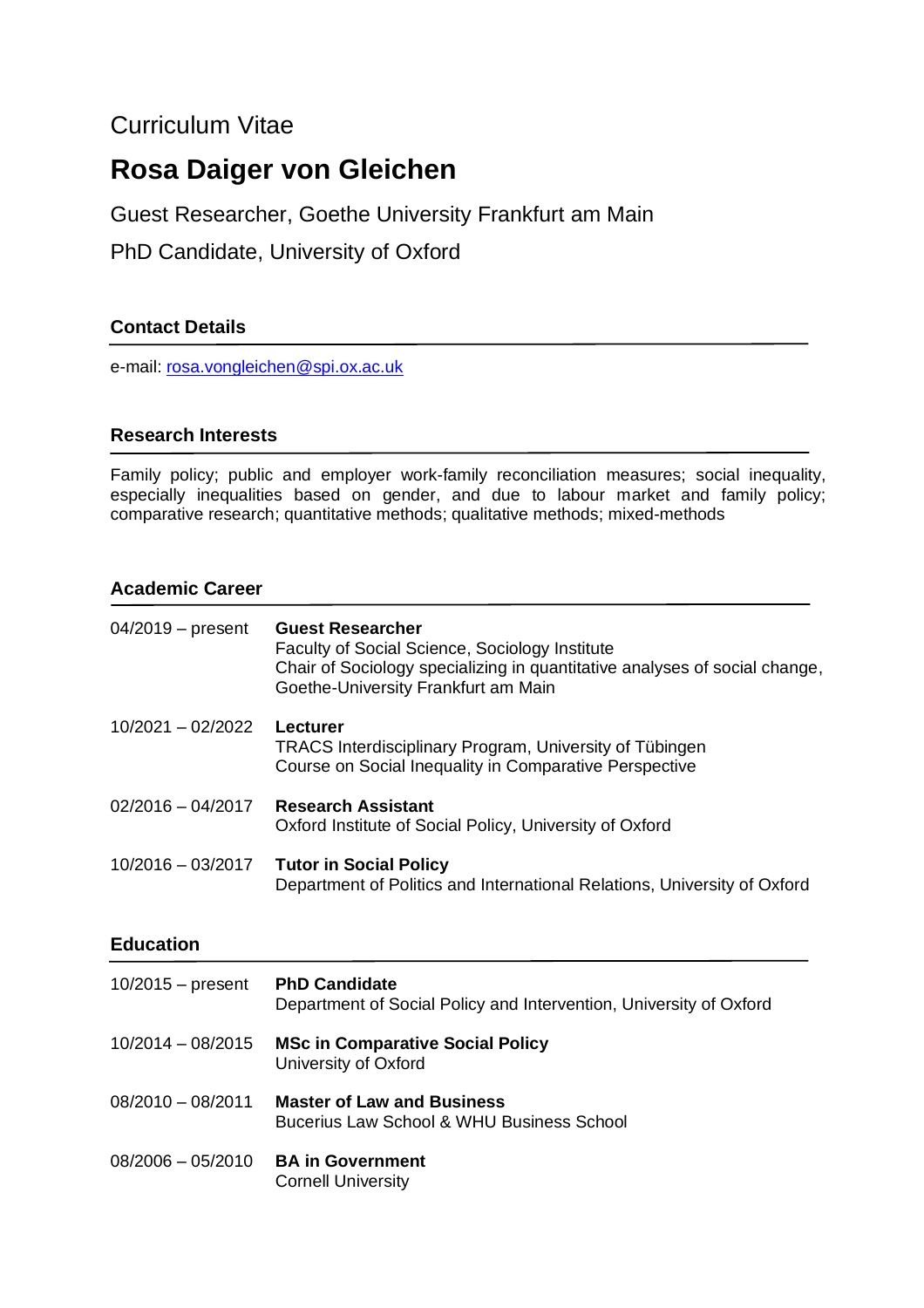#### **Publications**

- Daiger von Gleichen, R. (forthcoming) 'Employer-provided leaves: Paths to (paid) maternity and paternity leave', in Dobrotić, I. Blum, S. and Koslowski A. (eds) Research Handbook on Leave Policy. Cheltenham, UK: Edward Elgar.
- Daiger von Gleichen, R. and Parolin, Z. (2020) 'Varieties of liberalism: A [comparative](https://onlinelibrary.wiley.com/doi/full/10.1111/spol.12617) analysis of family policy and poverty [outcomes](https://onlinelibrary.wiley.com/doi/full/10.1111/spol.12617) across the 50 United States', *Social Policy and Administration 54(6)*, pp. 933-951. doi: 10.1111/spol.12617.
- Parolin, Z. and Daiger von Gleichen, R. (2020) 'Family Policy in the United States: [State-Level](https://rd.springer.com/chapter/10.1007/978-3-030-54618-2_18) Variation in Policy and Poverty [Outcomes](https://rd.springer.com/chapter/10.1007/978-3-030-54618-2_18) from 1980 to 2015', in Nieuwenhuis, R. and Van Lancker, W. (eds) *The Palgrave Handbook of Family Policy*. Cham, Switzerland: Palgrave MacMillan, pp. 459–483. Doi: 10.1007/978-3-030-54618-2.
- Daiger von Gleichen, R. and Seeleib-Kaiser, M. (2018) ['Family Policies and the Weakening of](https://www.elgaronline.com/view/edcoll/9781785367120/9781785367120.00015.xml)  [the Male Breadwinner Model'](https://www.elgaronline.com/view/edcoll/9781785367120/9781785367120.00015.xml), in Shaver, S. (ed.) Handbook on Gender and Social Policy. Cheltenham, UK: Edward Elgar, pp. 273–307. Doi: 10.4337/9781785367168.00015
- von Gleichen, R., Barker, C., Bowen, C., Larsen, O., Shillabeer, O., Tan, G. Y., Wong, W. M. and Youssef, A. (2016) 'Affordable childcare when you need it? Childcare opening hours in the context of the Childcare Act 2016', *OxPolicy*, (May 2016).

#### **Recent Conference Papers**

- Daiger von Gleichen, R., Hagen, M. and Grunow, D. (2020) 'Familienfreundlicher Staat, familienfreundliche Betriebe? Ein Vergleich zwischen Deutschland und den USA', Presented Sept 23 at the 40. Kongress der Deutschen Gesellschaft für Soziologie. Berlin.
- Daiger von Gleichen, R. (2019) Employer work-family policies in the United States: Who provides what, and for whom?'. Presented July 19 at the 31<sup>st</sup> Annual Conference of the Society for the Advancement of Socio-Economics. New York.
- Daiger von Gleichen, R. and Parolin, Z. (2018) 'Varieties of Liberalism? A Comparative Analysis of Family Policy & Poverty Outcomes across the 50 United States', Presented on Jul 16 at the XIX ISA World Congress of Sociology. Toronto.
- Daiger von Gleichen, R. (2018) 'Employer work-family policies: the importance of skills and statutory context', on Jun 21 at the Work and Family Researchers Network Conference. Washington, DC.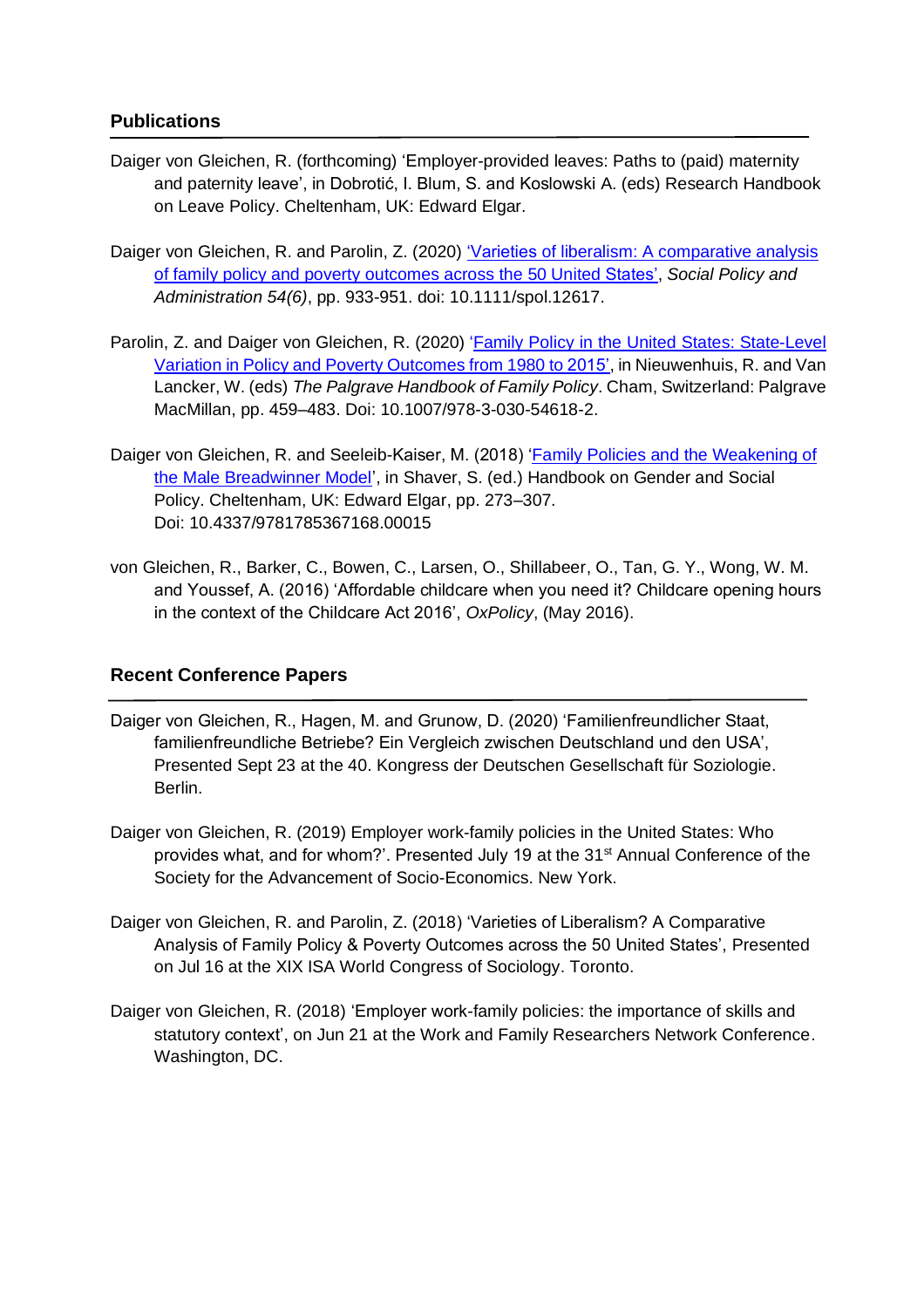#### **Selected Presentations**

- 'Work-family balance? How states and employers (can but often don't) support working parents', presented on Jun 1, 2021 at European Central Bank Global Day of Parents Event. Frankfurt, Germany.
- Daiger von Gleichen, R. (2019) 'Employer Work-Family Policies in the Postindustrial Economy', Presented May 19 at the International PhD Workshop on Varieties of Welfare Capitalism in Times of Socio-Economic Insecurity at the Hertie School of Governance. Berlin.
- 'Investigating the significance of skills for occupational family policies', Presented on Mar 19, 2018 at the ESPAnet PhD Conference and Expert Workshop: New Trends in the Development of Work-Family Policies, Gender and Care – Causes, Dynamics and Consequences. Hamburg, Germany.

#### **Awards and Scholarships**

- 04/2019 **ESRC Better Lives Finalist**, awarded by the Economic and Social Research Council (UK) for outstanding non-academic writing that communicates how social science can improve people's lives.
- 04/2019 present **Heinrich Böll Doctoral Scholarship**, awarded by the Heinrich Böll Foundation for the pursuit of my doctoral studies at the University of Oxford.
- 10/2014 present **Economic and Social Research Council Scholarship**, awarded by the Economic and Social Research Council (UK) for the pursuit of my master's degree and doctoral studies at the University of Oxford.
	- **Barnett Prize**, awarded by the Department of Social Policy and Intervention, University of Oxford: *Annual prize awarded for the best paper submitted by a research student*. 06/2018
	- **Early Career Workshop Award**, awarded by the Society for the Advancement of Socio-Economics: *Award for an outstanding conference paper by an early career researcher presented at the SASE annual conference.* 06/2017
- 10/2014 08/2015 **Jahresstipendium des Deutschen Akademischen Austauschdienstes**, awarded by the German National Exchange Service (DAAD) for the pursuit of my MSc Degree in Comparative Social Policy at the University of Oxford
- 08/2006 05/2010 **Timothy G. Taylor Undergraduate Scholarship**, awarded by the Timothy G. Taylor Trust for the pursuit of my BA Degree at Cornell **University**